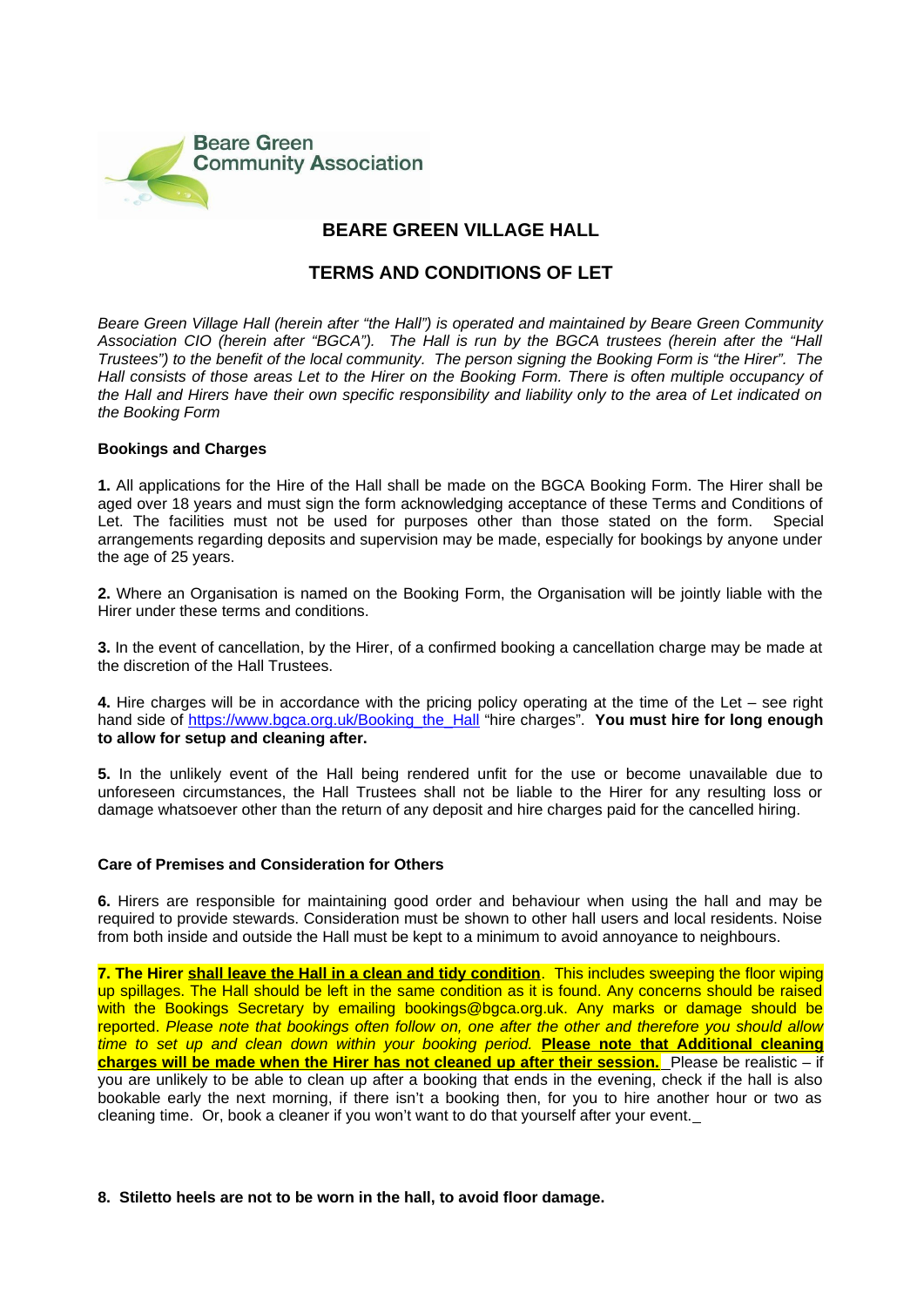# **9. The main hall kitchen stainless steel surfaces should never be cut directly onto. There are chopping boards on the base shelf of the central island – use those. Don't leave bleach on the main hall kitchen stainless steel surfaces – it causes them to rust.**

**9.** It will be the Hirer's responsibility to ensure that all equipment or property brought into the premises is in safe and sound condition and complies with all relevant safety conditions. Portable electrical appliances must be annually tested. The Hall Trustees reserve the right to exclude any equipment or property deemed unsuitable. Under no circumstances are gas cylinders allowed to be stored or used within the building.

**10.** The Hirer shall be held responsible for all damage to the hall and adjacent grounds during the Let and will be liable for all costs incurred to repair such damage. This shall only apply to such damage caused by the Hirer or persons occupying, visiting or otherwise attending the event with the hirer's permission.

# **Insurance**

**11. a)** The Hall is insured and its public liability cover extends to one-off and regular Lets by noncommercial Hirers under the same terms, conditions and exclusions, provided that their activities are not excluded under the standard terms of the policy and indemnity is not provided by another insurance policy. However, regular Lets must also be regarded as being for the benefit of the local community. Please check with the Bookings Secretary. Equipment brought to the Hall by third parties (e.g. bouncy castles, soft play, bucking bronco, etc) must have the relevant insurance in place by the installer. A copy of the BGCA insurance schedule is displayed in the Hall foyer and a copy of the policy is available to Hirers on request.

**b)** Hirers must report all accidents involving injury to the public to a member of the Hall Trustees as soon as possible and complete the relevant section in the Hall's accident book located with the First Aid kit in the main hall kitchen.

**c)** Hirers are strongly advised to ensure they take out suitable insurance to cover themselves for making good any damage or meeting a claim from an injured person at an event for which the organisers could be held responsible.

**d)** The Hirer is liable for all claims, losses, damages and costs made against or incurred by the Hall Trustees, our employees, volunteers, or invitees in respect of damage or loss of property or injury to persons arising as a result of your use of the Hall (including the storage of equipment) and your use of our Wi-Fi service.

# **Fire Regulations**

**12.** It is the responsibility of the Hirer to familiarise themselves with the fire regulations, and read the signage displayed on the premises. All exit doors, corridors and entrances must be kept free of obstruction at all times. The hirer shall regulate admissions so that at no time the maximum capacity set by the Hall Trustees is exceeded (maximum capacity 250 people in the main hall, 30 in the front hall and 20 in the committee room. To comply with current regulations on fire and safety, each event staged within the Premises is required to be supervised by a designated person who will be responsible for the overall control of the function and in particular, for taking control in the event of an emergency. The individual must be present throughout the duration of the event. **N.B.** *The fire detection system is sensitive to "smoke machines" and therefore they must not be used.*

# **Telephone and Wi-Fi**

**13.** There is no telephone at the Hall. We recommend the availability of a mobile phone for all functions. Wi-Fi is available (Password/key is displayed on the wall).

# **Music, Productions and Performances**

**14.** The Hirer shall commit no infringement of Copyright law. The Hirer will relieve the Hall Trustees from all claims and actions. The Hirer must accept the sole responsibility for their productions and performances and the unauthorised use of copyright production is prohibited. Non-commercial use of the hall will be covered under the hall's Music Licences for the playing of recorded and live music; but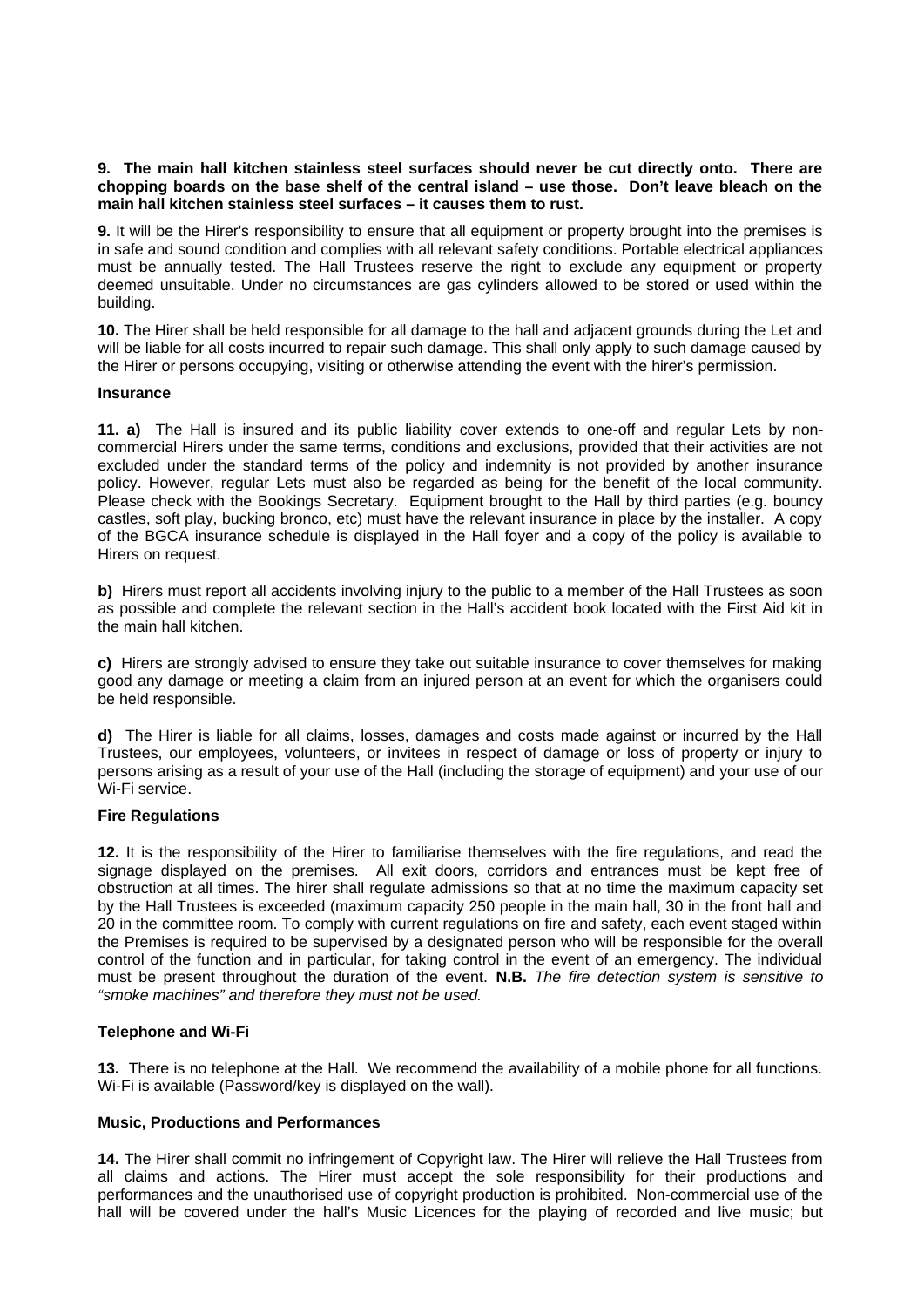anybody earning a commercial income from the Let must have a licence in their own name and provide a copy before the hire commences.

# **Licensing**

**15.** The Hirer shall ensure that they have obtained all necessary licences; this will include theatre, public entertainment, music, alcohol and trading licences, a copy of which shall be given to the Hall Trustees prior to the event. Failure to acquire the necessary licences will result in cancellation of the hire. The Hall has a Public Entertainment Licence which covers use by non-commercial Hirers only.

# **Consumption of Alcohol in the Hall**

**16. Events at which alcohol is sold (or included within a ticket price) must have a TEN (temporary event notice) licence**, available from Mole Valley District Council for (as at 2020) c. £21 by application, we suggest 6 weeks before the event (or as far ahead as the applicant wishes). This is entirely between Mole Valley and the hirer. TENS licences are restricted in number to 5 on an annual basis under the premises licence, so no application shall be made without the prior permission of the Hall Trustees. Hirers may hold events with "Bring your own bottle" without a TEN licence, provided no charge is made for corkage. Alcohol must never be consumed in the Hall car park.

# **Smoking**

**17.** Hirers must comply with the prohibition of smoking in public places provisions of the Health Act 2006 and ensure that anyone wishing to smoke does so outside, and disposes of cigarette ends in a tidy and responsible manner. A purpose built receptacle is provided on the wall outside the main doors.

# **Food Safety**

**18.** Hirers are required to comply with Food Safety & Hygiene Regulations and are expected to familiarise themselves with the facilities available to ensure they are adequate for the purpose intended.

# **Safeguarding children, young people and vulnerable**

**19.** Hirers must ensure that any activities for children, young people and other vulnerable adults are only provided by fit and proper persons in accordance with the Safeguarding Vulnerable Groups Act 2006 and any subsequent legislation. (see; Working together to safeguard children 2019 -GOV.UK. When requested, Hirers must provide the Hall Trustees of with a copy of their Safeguarding Policy and evidence that the relevant checks through the Disclosure and Barring Service (DBS) have been carried out.

# **Storage of Equipment**

**20**. The Hall Trustees accept no responsibility for any stored equipment or other property brought on to or left at the premises, and all liability for loss or damage is hereby excluded. All equipment and other property (other than stored equipment) must be removed at the end of each hiring or fees will be charged for each day or part of a day at the hire fee per hiring until the same is removed. The Trustees may, at their discretion in any of the following circumstances: (a) in respect of stored equipment, failure by the Hirer either to pay any storage charges due and payable or to remove the same within 7 days after the agreed storage period has ended (b) in respect of any other property brought on to the premises for the purposes of the hiring, failure by the Hirer to remove the same within 7 days after the hiring dispose of any such items by sale or otherwise on such terms and conditions as it thinks fit, and charge the Hirer any costs incurred in storing and selling or otherwise disposing of the same.

# **Car Park**

**21**. Hall users, at the time of the Let, may use the Hall Car Park at their own risk. No absolute provision for parking is inferred and it is on a first come first served basis that it is offered. BGCA will accept no liability in respect of any loss, destruction, damage or theft from any vehicle and will accept no liability in respect of the death or personal injury sustained by users of the Car Park.

# **CCTV**